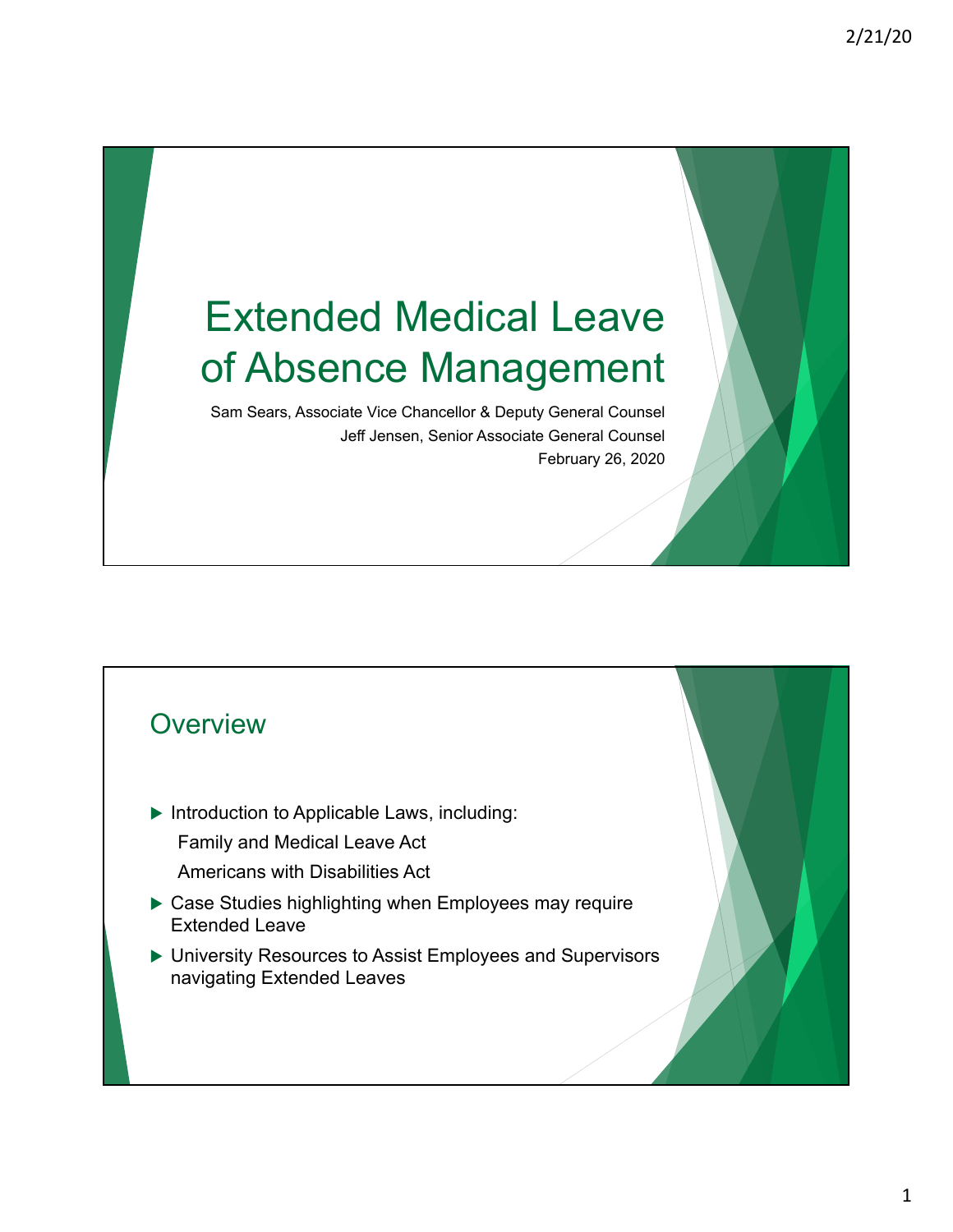### Family and Medical Leave Act (FMLA)

#### Medical Leave Benefit

 $\triangleright$  Provides an employee with up to 12 weeks of job-protected medical leave of absence in any year (a rolling 12-month period) due to the employee's own serious health condition.

#### Family and Medical Leave Act (FMLA)

Serious Health Condition

 $\triangleright$  An illness, injury, impairment, or physical or mental condition that involves inpatient care, continuing treatment by a healthcare provider, and/or long-term incapacity, and that prevent the employee from performing one or more essential functions of their job.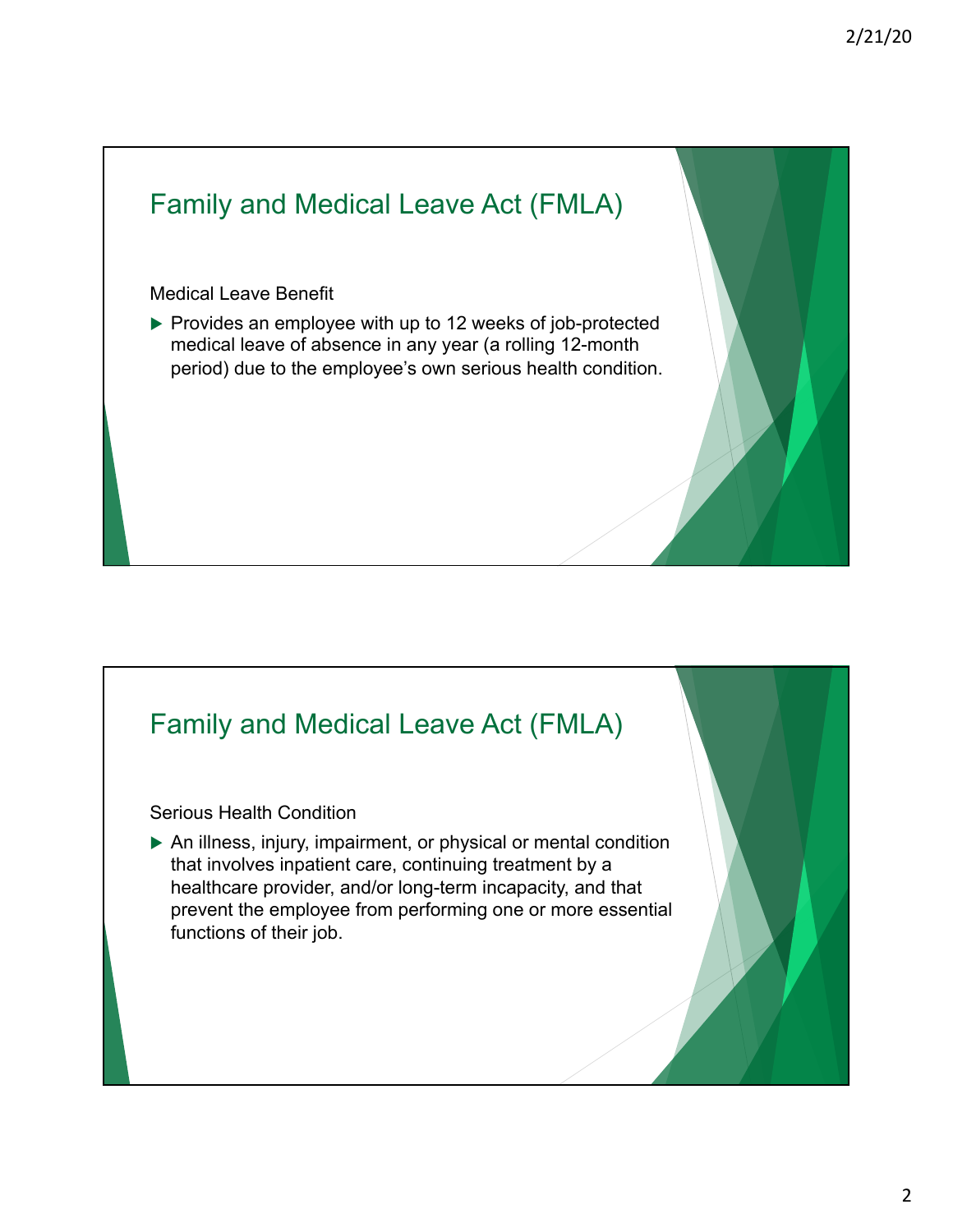## Family and Medical Leave Act (FMLA) Employee Eligibility for FMLA Leave Protections  $\triangleright$  At least 12 months of cumulative employment with the University (or NC State government) and has been in pay status at least 1040 hours during the previous 12-months.

### Americans with Disabilities Act (ADA)

**Disability** 

 $\triangleright$  A physical or mental impairment that substantially limits one or more major life activities.

Qualified Individual with a Disability

 $\triangleright$  An employee with a disability who, with or without reasonable accommodation, can perform the essential functions of a job.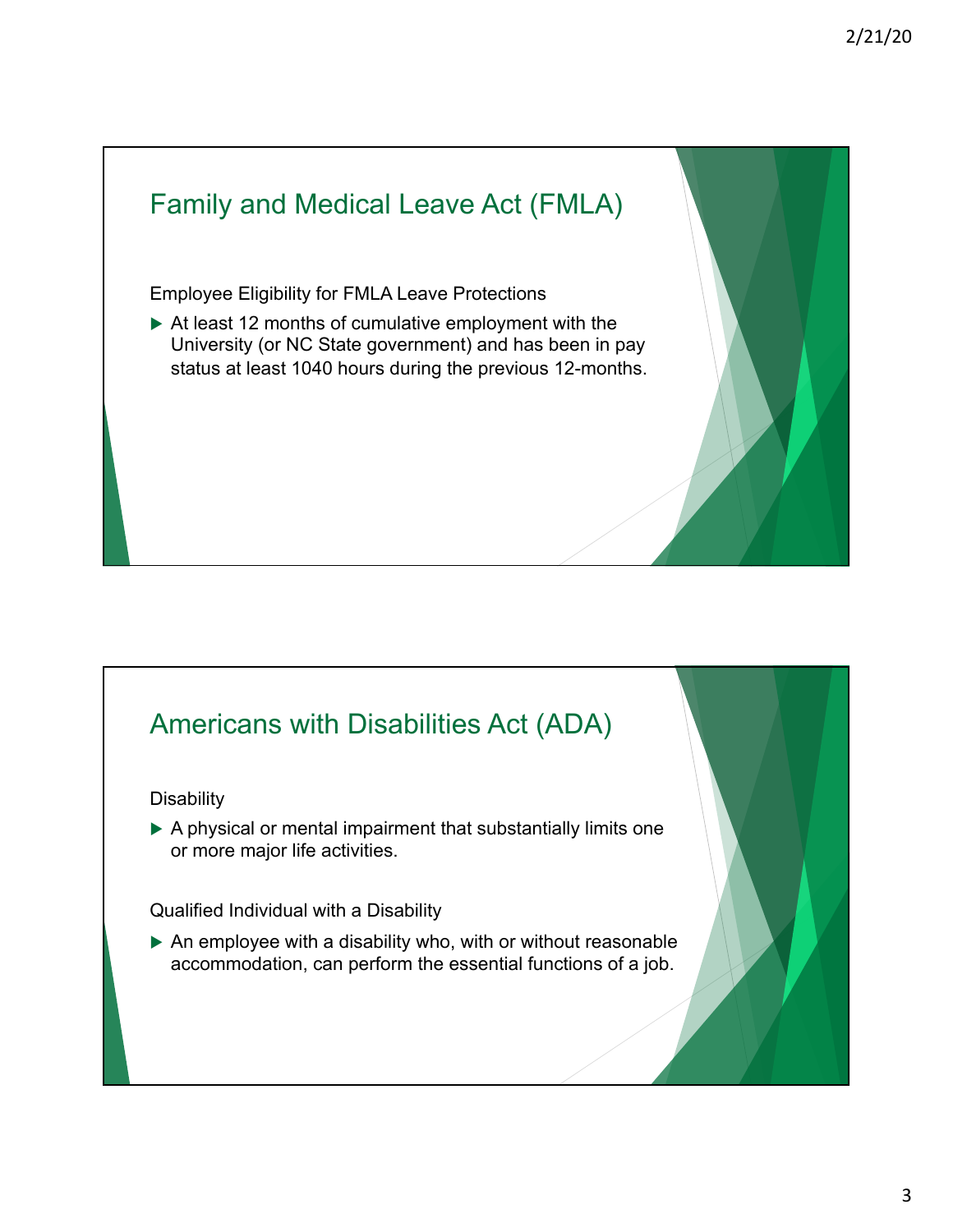

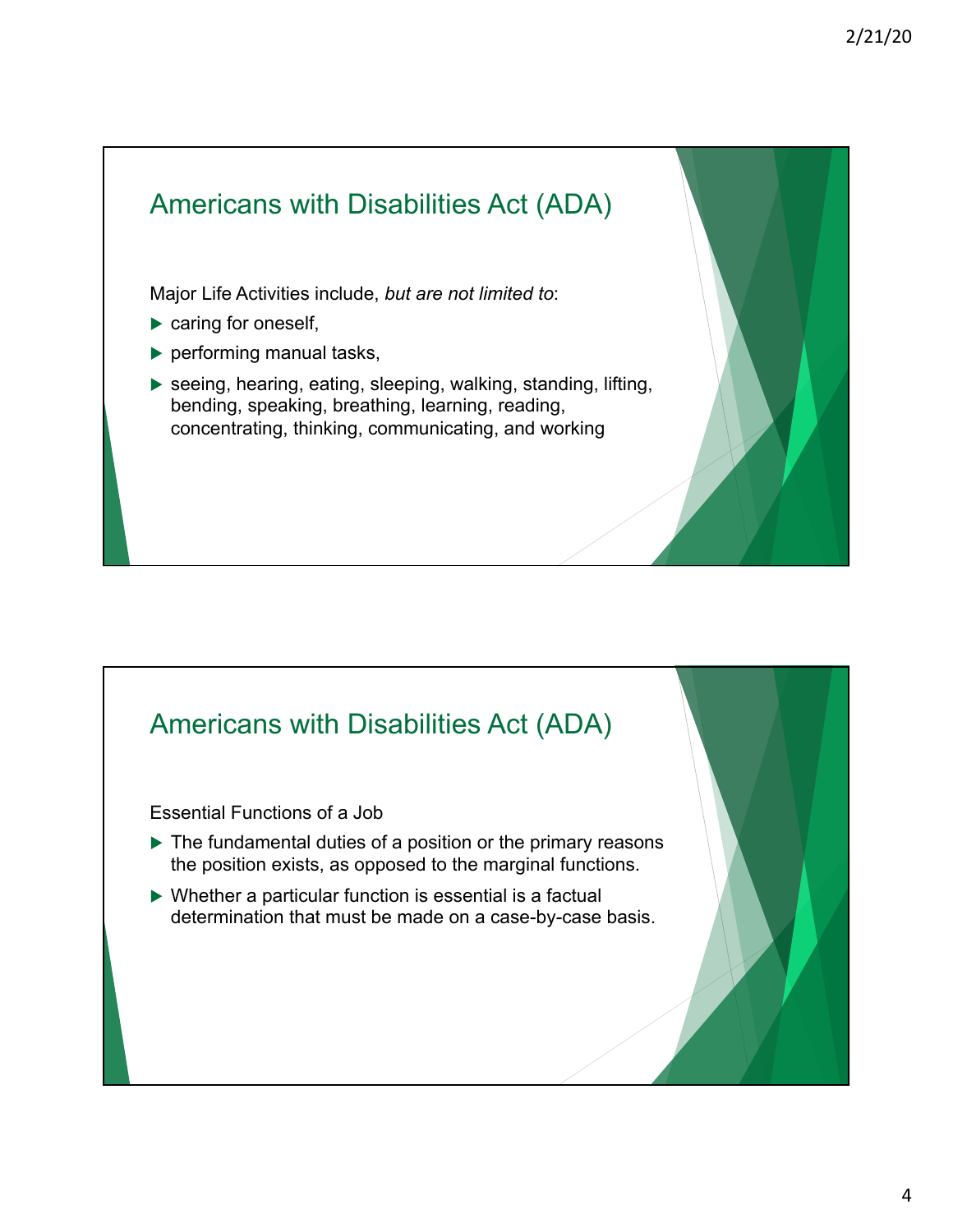#### Scenario 1

- $\triangleright$  A University manager receives a call from the spouse of a long-term University employee who fell ill over the weekend and was hospitalized. The following week the employee, diagnosed with a rare blood disorder, remained hospitalized for observation and evaluation by a team of medical specialists.
- $\triangleright$  After a week, the employee's primary care doctor provided the University Benefits Office with information indicating that, due to his serious medical condition, the employee would likely be out of work for a period of six to ten weeks.
- Q. How should University officials respond in this situation?

### Scenario 1, Part 2

An Intermittent Leave Request

 $\blacktriangleright$  In advance of his scheduled return to work, the employee's doctor provided the Benefits Office with a medical update indicating that the employee would be fit and able to return to work at the end of his 10-week leave of absence, but that he would require on-going dialysis treatments that would require him to miss one day of work every two weeks for the foreseeable future.

Q. How should University officials respond to this employee's new information?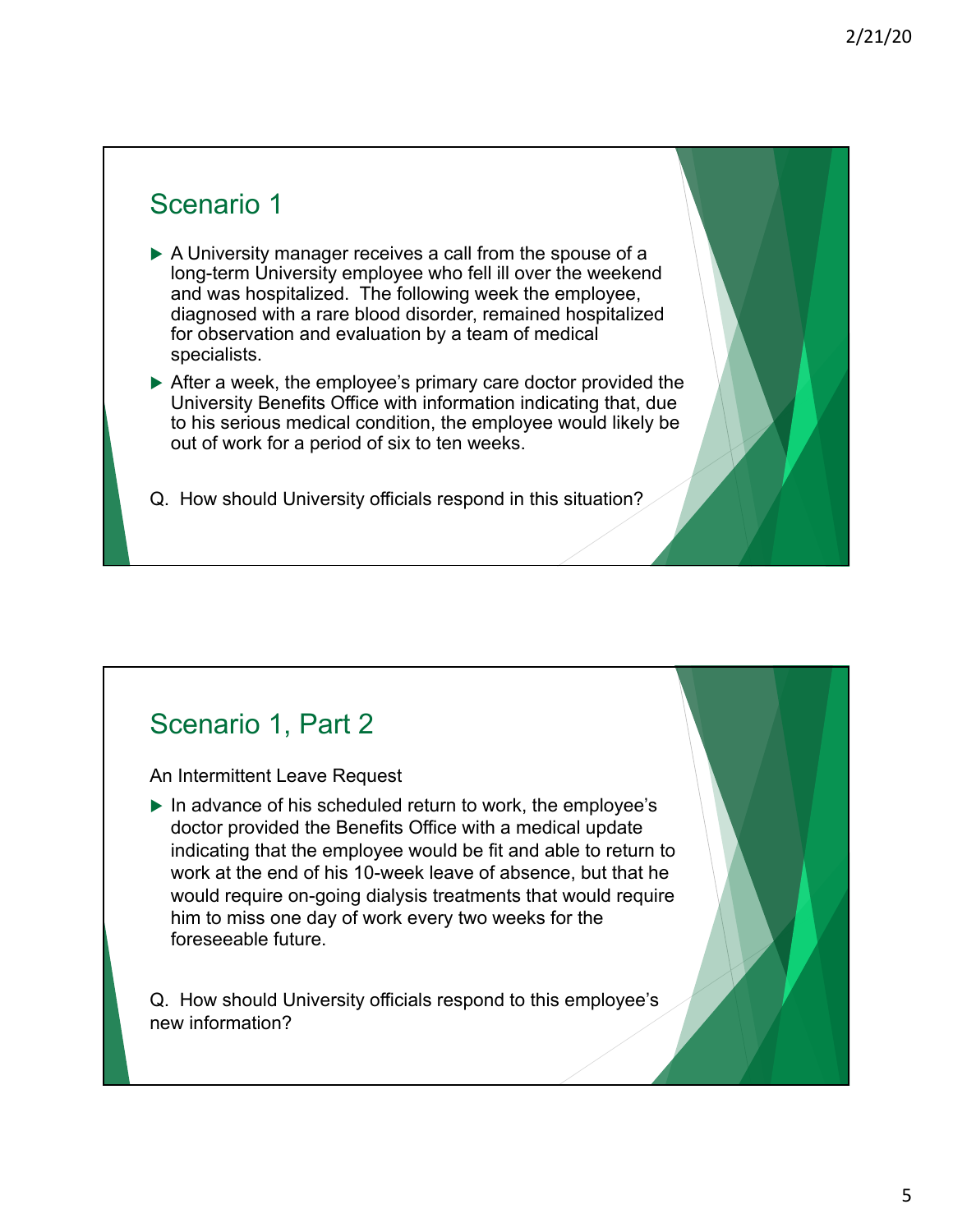#### Intermittent Leave

- $\blacktriangleright$  Leave taken in separate blocks of time due to an illness or injury that requires episodic rest or treatment.
- $\triangleright$  Employees may be obligated to confer with supervisors to schedule treatments at a time that will not unduly disrupt operations, though the demands of the treatment program will inform the extent to which supervisors can require flexibility.
- $\triangleright$  An "open-ended" work schedule—with irregular, excessive, unplanned absences—would prevent most employees from performing the essential functions of their job.
- $\blacktriangleright$  In very limited circumstances, employees may be temporarily reassigned to another position, if the demands of their current position cannot be met during periods of intermittent leave.

#### Scenario 2 – Interim Measures

You are out on approved leave for 12 weeks, following the birth of a child. During this leave period, your supervisor appoints another employee, who comes highly recommended, to oversee your responsibilities during your leave. The interim appointee receives high praise from direct reports and your supervisor regarding her efficiency and responsiveness. She appears to have a real talent for the position and thrives during the interim appointment.

The week prior to the your scheduled return from leave, you learn that complications experienced during childbirth will extend your return to work longer than originally anticipated, but likely no more than a couple of weeks. Given the critical nature of your position, your supervisor is concerned about the uncertainty posed by your continued absence. The interim appointee has also threatened to leave if the appointment is not made permanent. Your supervisor permanently appoints the interim employee to your former position and offers to make you a priority candidate if any similar positions open up after you have fully recovered.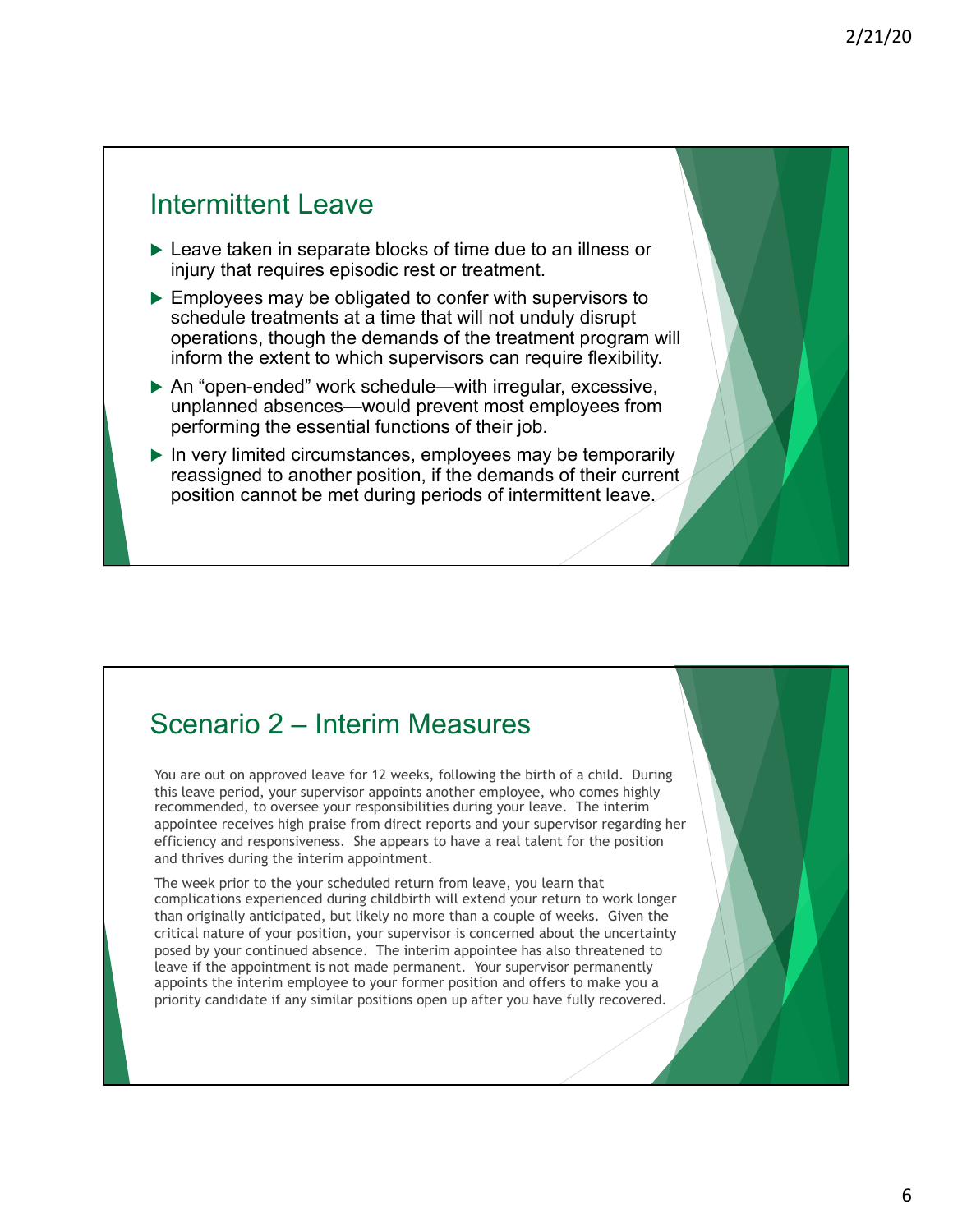### Employee Rights Following Leave

- $\blacktriangleright$  Employees are entitled to return to "the same or equivalent" position, following their protected leave.
- $\blacktriangleright$  Employers must ensure that the employee receives the same pay and benefits as the employee would have received if the employee had not gone on leave. The employee should be extended pay raises administered during the leave, unless there is a valid, non- retaliatory reason not to extend the raise.
- $\blacktriangleright$  Likewise, Employers should ensure that working conditions are restored-such that the employee is returning to the same or similar schedule and work station. Changes to working conditions are only appropriate if the employer can demonstrate that they are not connected to the protected leave.

#### Scenario 3 – How much is too much?

- $\triangleright$  A University employee requested and was approved for a medical leave of absence for the period January 1, 2019 through March 31, 2019.
- <sup>u</sup> On March 15, 2019 the employee provided the Benefits Office with a letter from her physician stating that, due to her serious health condition, she would "not be able to return to work at the University until June 2, 2019."
- $\triangleright$  On June 3, 2019 the employee called the Benefits Office and stated that her physician had not released her as fit to return to work. Moreover, she reported that she was awaiting a future surgical procedure and that she did not have an anticipated date for that procedure, nor could she currently predict when she would be fit and able to return to work at the University.
- Q. How should University officials respond in this situation?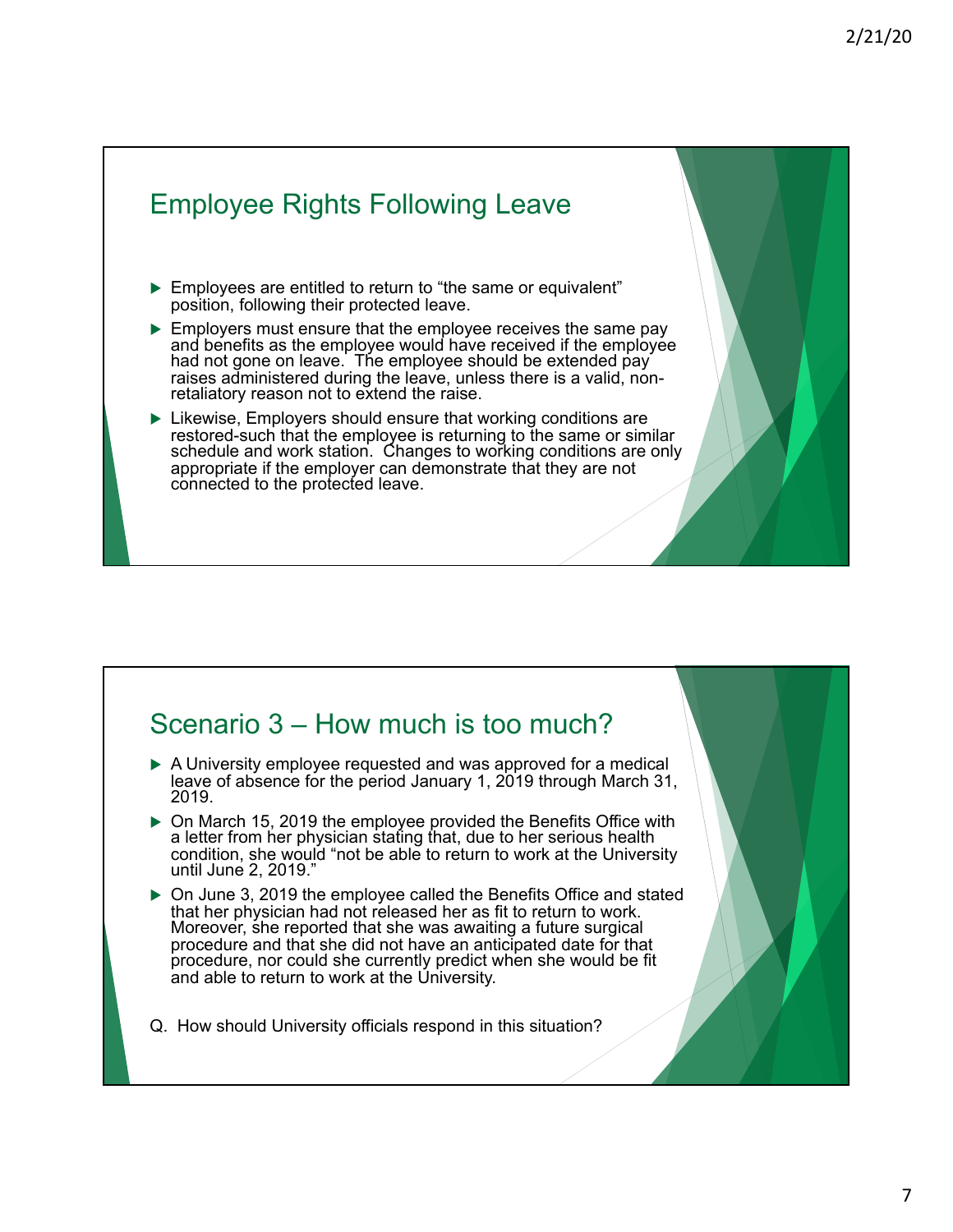### Short Term Disability (STD) Benefits

Eligibility Criteria for STD Benefits –

(1) If the employee has at least one year of contributing membership in the Retirement System within 36 months preceding the disability;

(2) if the employee is disabled and unable to performance his/her usual occupation;

(3) if the disability was incurred during the time when the employee was actively employed; and,

(4) if the disability has been continuous.

### Short Term Disability (STD) Benefits

#### STD Waiting Period

 $\triangleright$  Sixty (60) continuous days from the onset of a disability, medical condition or illness.

Salary Continuation Benefit

 $\blacktriangleright$  The Disability Income Plan of North Carolina provides eligible employees with 365 days of salary continuation benefits after the waiting period.

#### Benefit Payments

 $\blacktriangleright$  Monthly STD benefit payments will equal 50% of the employee's last paid base compensation, up to a maximum of \$3,000 per month and \$36,000 per year.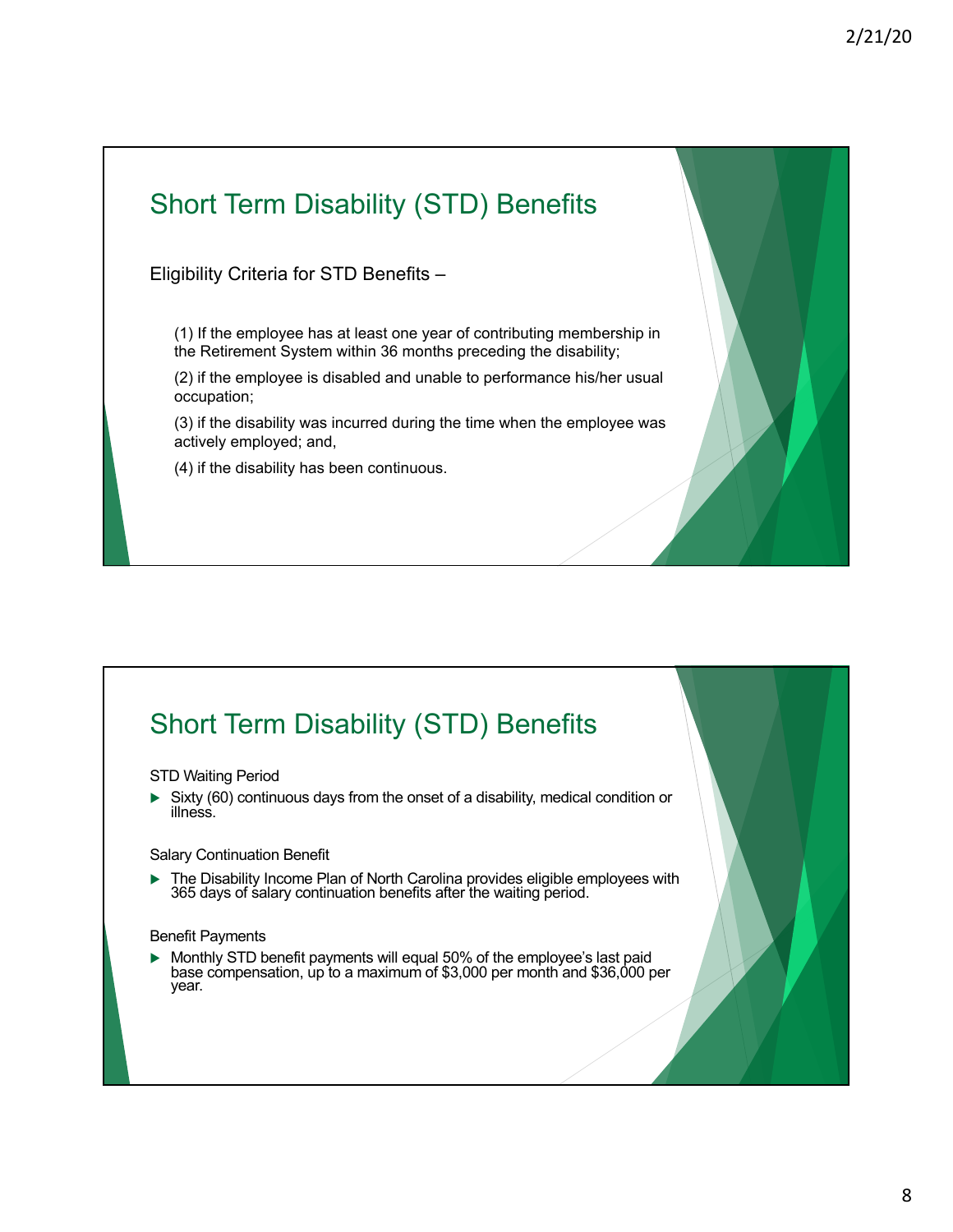#### Scenario 4 – Professor Smith

- During the Thanksgiving holiday, Professor Smith begins feeling short of breath, ill and very weak. The tenured faculty member sent his department chair an email message explaining that he is not feeling well, and suggests that he may have to stay home a few days to recuperate. The department chair wishes his colleague "a fast recovery" and promises to cover Professor Smith's final week of classes during his absence.
- **Professor Smith feels well enough to prepare for and oversee all his fall** course final exams. The next week, however, Professor Smith begins feeling worse. He visits his doctor and is diagnosed with lung cancer. After consulting with an oncologist, it is recommended that Professor Smith begin receiving a combination of chemotherapy and immunotherapy treatments, a four-month treatment regime, beginning immediately after the Christmas holiday.
- $\triangleright$  Q. How should University officials respond in this situation?